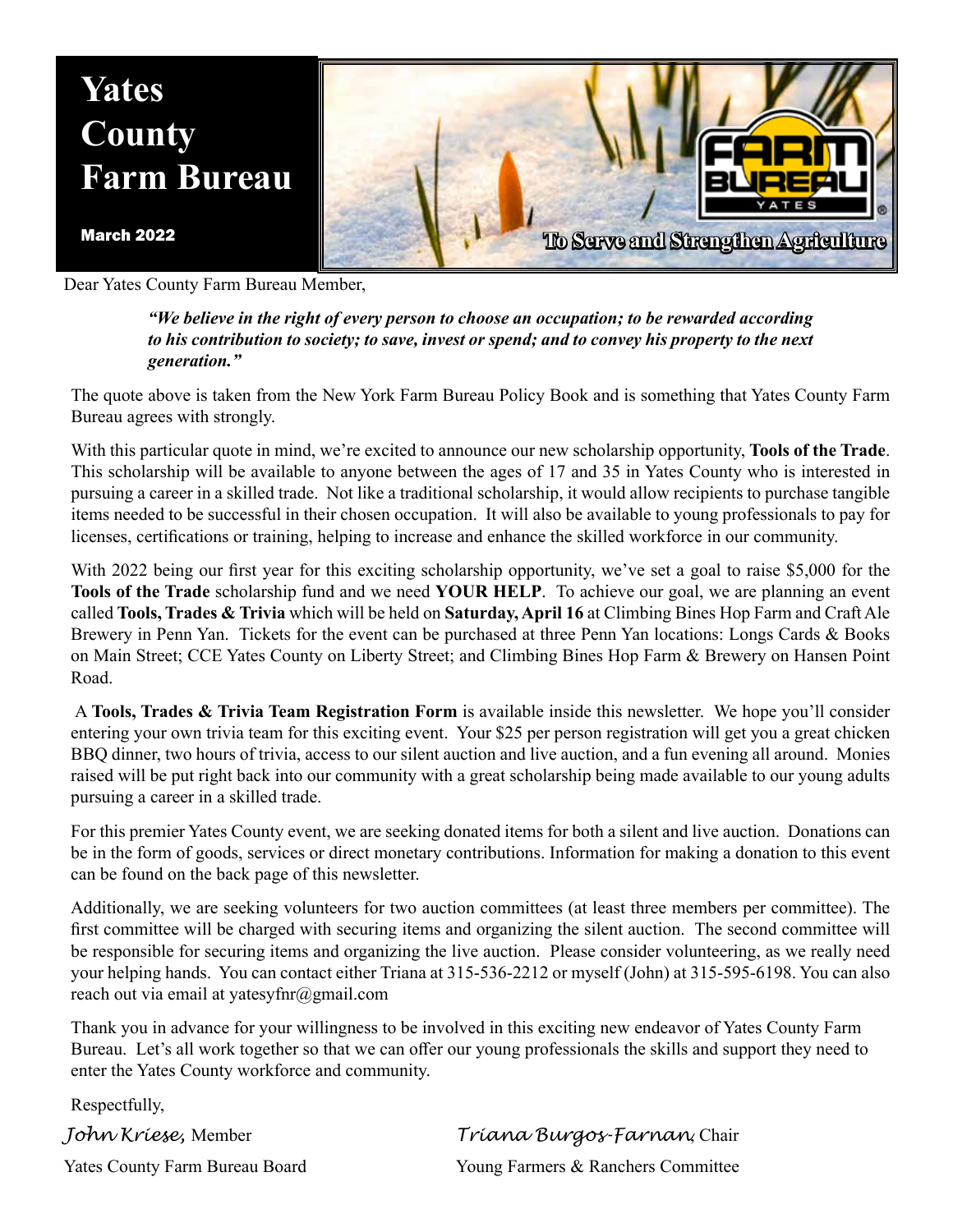### **How the "Tools of the Trade" Scholarship was born**

Yates County Farm Bureau is excited to announce plans for an innovative scholarship titled "Tools of the Trade." The brainchild of Yates County Farm Bureau board members Triana Burgos-Farnan and John Kries, this brand-new scholarship program will be used to encourage and support young adults between the ages of 17 and 35 in Yates County who are interested in pursuing a career in a skilled trade.

According to Mr. Kriese, "the need to help young adults to enter the skilled trades has never been greater." Current and projected labor statistics indicate that there are shortages of skilled and motivated workers in almost every segment of the skilled trades in New York, as well as the nation.

"The unique and innovative scholarship is designed to empower life-long learning as well as providing financial assistance for trade-specific tools, trainings, and certifications", stresses Kriese. "There are many opportunities and scholarships for learners who are pursuing formalized college programs, but there isn't a lot of financial help and encouragement for people who are passionate about pursuing careers in the skilled trades".

"We are hoping that this scholarship program will help

young leaders to understand that life-long learning is a fundamental keystone for building career success" explains Kriese. "Professions within the skilled trades are dynamic, and are ever-evolving due to the incredible rate of technology integration into the workplace" he adds. "We owe it to our community to help with the development of a forward-thinking workforce who strives to improve and to expand their knowledge base.

The upcoming **Tools, Trades & Trivia** event fundraiser will serve as the kick-off event to raise funds for the **Tools of the Trade** scholarship. Held on Saturday, April 16 at the Climbing Bines Craft Ale & Hop Farm, it promises to be an exciting event working towards supporting our community and all are encouraged to attend.

"We really want to create an activity which could unite Farm Bureau members, FFA alumni and supporters, as well as young agricultural professionals for the good of a common cause", states Burgos-Farnan. "We are extremely excited about our ideas, and we believe that our efforts will make direct and positive outcomes in the lives for many aspiring young people in our Yates County community"

### **What Can Tools of the Trade Offer?**



The **Tools of the Trade** scholarship fund would allow recipients to purchase industry specific tools. Investment in

trade-specific tools can be as expensive as tuition for a college degree.

Helping to defray the costs of obtaining specialized licenses, certifications or in-service requirements is another benefit.

From pesticide applicator training to obtaining commercial driver's licenses, Yates County Farm Bureau is interested in helping to provide the



necessary assistance for our young workforce.

Embracing the concept of developing leadership, events such as industry-specific trade shows, conventions, and annual meetings can be included in this scholarship. Such events can be very motivational and help to empower the workforce

through idea generation and expanded networking.

Applicants will be eligible for a maximum grant of \$500 per year, and will be encouraged to apply more than once.

We envision the signature fundraiser **Tools, Trades & Trivia** will become an annual event for Yates

County Farm Bureau. If you are interested in

making a donation to this program, please contact either Trianna Burgos-Farnan at 315-536-2212 or John Kriese at 315-595- 6198 or email: yatesyfnr $\omega$ gmail.com and they will gladly assist you with the details.

#### **Photos courtesy of:**

Mrs. Carlie Bossard Penn Yan Academy



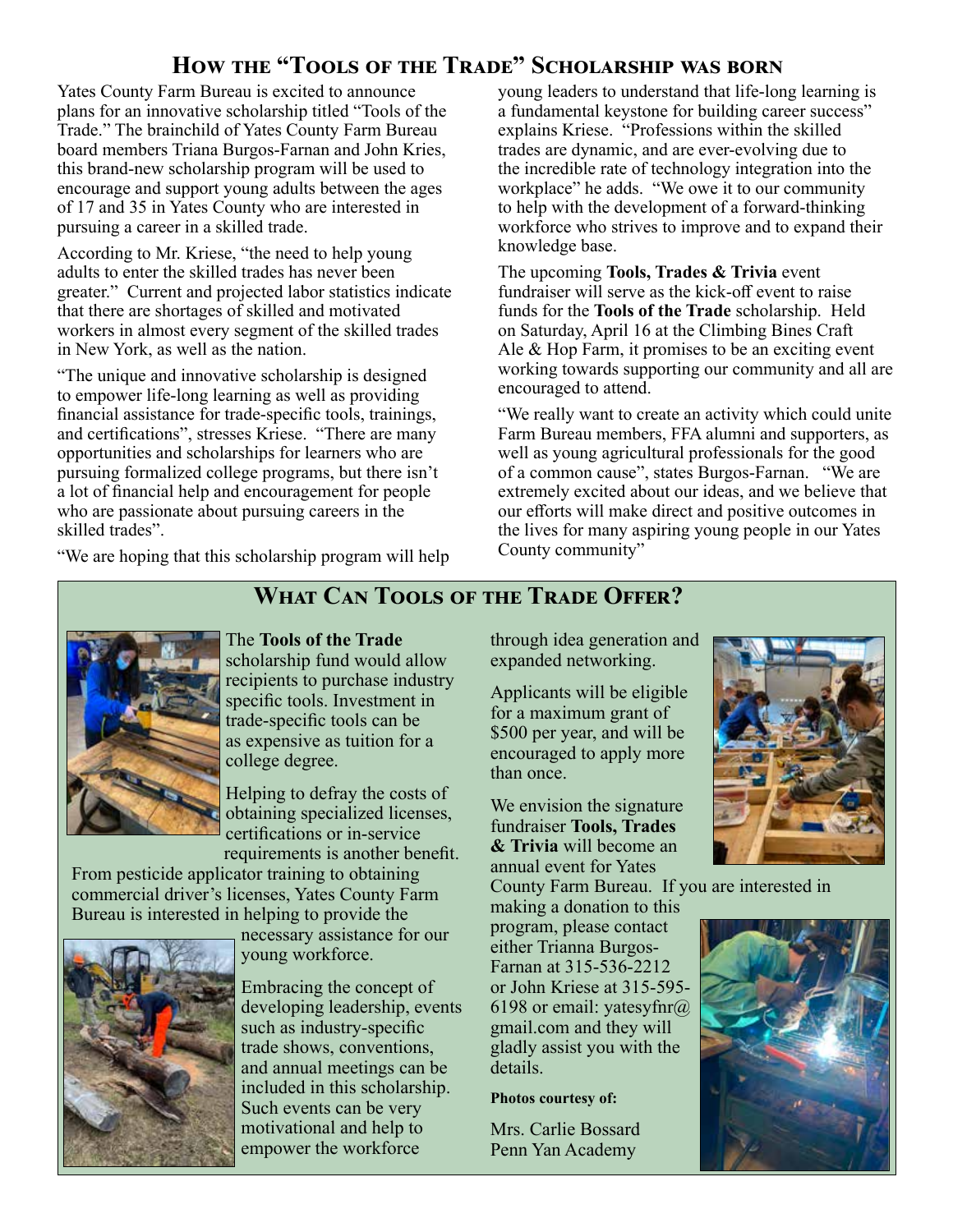**YATESCOUNTY FARM BUREAU**

# **TOOLS, TRADES & TRIVIA**

## **SATURDAY, APRIL 16, 2022**

Doors open at 5:30 pm

# **CLIMBING BINES HOP FARM & BREWERY 511 Hansen Point Road, Penn Yan, NY**

### **\$25 per person for Dinner & Trivia Team Registration**

### **Tickets Include:**

Join us for Join us re-<br>an evening of Pood, Fun & Triv

- Chicken BBQ Dinner catered by Wagner Restaurant with chef Andrew Jensen.
- 2 hours of engaging trivia action courtesy of FLX Trivia with Nate Baker.
- Silent Auction items available to bid on.
- Live Auction with auctioneer Brayden Webber.

### **Teams of up to 8 answering questions on:**

- Agriculture
- Agriculture Careers
- FFA
- History of Farm Bureau in New York State **<sup>H</sup>OSTED BY** Yates County Farm Bureau



**<sup>P</sup>ROCEEDS <sup>R</sup>AISED** go to fund a brand new **Tools of the Trade** scholarship program aimed at young adults interested in pursuing a skilled trade.

### **2022 TOOLS, TRADES & TRIVIA!**

Team Name: \_\_\_\_\_\_\_\_\_\_\_\_\_\_\_\_\_\_\_\_\_\_\_\_\_\_\_\_\_\_\_\_\_\_\_\_\_\_\_\_\_\_\_\_\_\_\_\_\_\_\_\_\_\_\_\_\_\_\_\_\_\_\_\_\_\_\_\_\_\_\_\_\_\_\_\_ Team Contact email: \_\_\_\_\_\_\_\_\_\_\_\_\_\_\_\_\_\_\_\_\_\_\_\_\_\_\_\_\_\_\_\_\_\_\_\_\_\_\_\_\_\_\_\_\_\_\_\_\_\_\_\_\_\_\_\_\_\_\_\_\_\_\_\_\_\_\_\_\_\_ List of Participants: 1. \_\_\_\_\_\_\_\_\_\_\_\_\_\_\_\_\_\_\_\_\_\_\_\_\_\_\_\_\_\_\_\_\_\_\_\_\_\_\_  $2.$   $\Box$  $3.$  $4.$  $5.$  $6.$  $7.$  $8.$ **Mail Completed Registration Form and Registration Fee (\$25 per team member) to:** Triana Burgos-Farnan 2735 Gray Road Penn Yan, NY 14527-9554 **Registration & Payment Due April 1, 2022** Make checks payable to: **Yates County Farm Bureau**

### **FOR MORE INFORMATION**

Contact Triana Burgos-Farnan at 315-536-2212 or John Kriese at 315-595-6198.